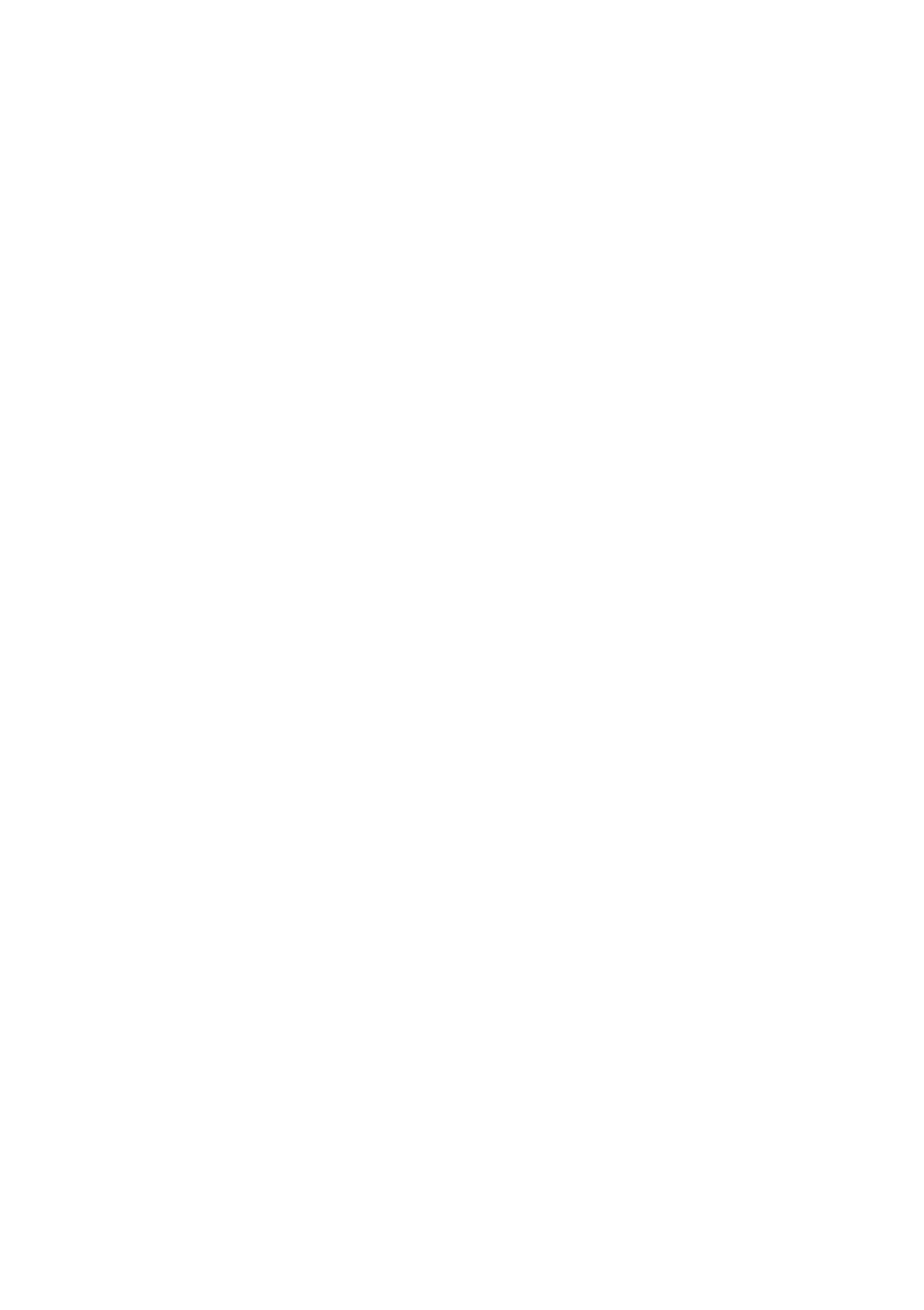eISSN: 2398-4279 © 2020. The Authors. Published for AMER ABRA cE-Bs by e-International Publishing House, Ltd.,U.K. This is an open access publication under the CC BYNC-ND licens[e \(http://creativecommons.org/licenses/by-nc-](http://creativecommons.org/licenses/by-nc-nd/4.0/)) [nd/4.0/\). P](http://creativecommons.org/licenses/by-nc-nd/4.0/))eer–review under responsibility of AMER (Association of Malaysian Environment-Behaviour Researchers), ABRA (Association of Behavioural Researchers on Asians/Africans/Arabians) and cE-Bs (Centre for Environment-Behaviour Studies), Faculty of Architecture, Planning & Surveying, Universiti Teknologi MARA, Malaysia.

Cataloguing-in Publication Data Asian Journal of Quality of Life (AjQoL), 5(18), Jan/Apr 2020 Editor: Mohamed Yusoff Abbas 1. Human Behaviour Studies - Asia Pacific Area--Journal. 2. Environmental Psychology - Asia Pacific Area--Journal. I. Mohamed Yusoff Abbas II. Title Cover design: emAs

Typeface: Ariel Narrow, Times New Roman, Typesize : 8 / 9 / 10 / 12 / 16

Published by e-IPH Ltd., UK @ **e-International Publishing House, Limited** (Registration No: 10062603, for England & Wales) PO Box Studio 7, The Leadmill, 6 Leadmill Road, Sheffield S14SE, United Kingdom. Tel: 0044 7446 100896 E-mail: [admin@e-iph.co.uk](mailto:admin@e-iph.co.uk) Web: http[s://www.eiph.co.uk](http://www.e-iph.co.uk/)

eISSN: 2398-4279 https://doi.org/10.21834/ajgol.v5i18 Publication Date: 10 Apr 2020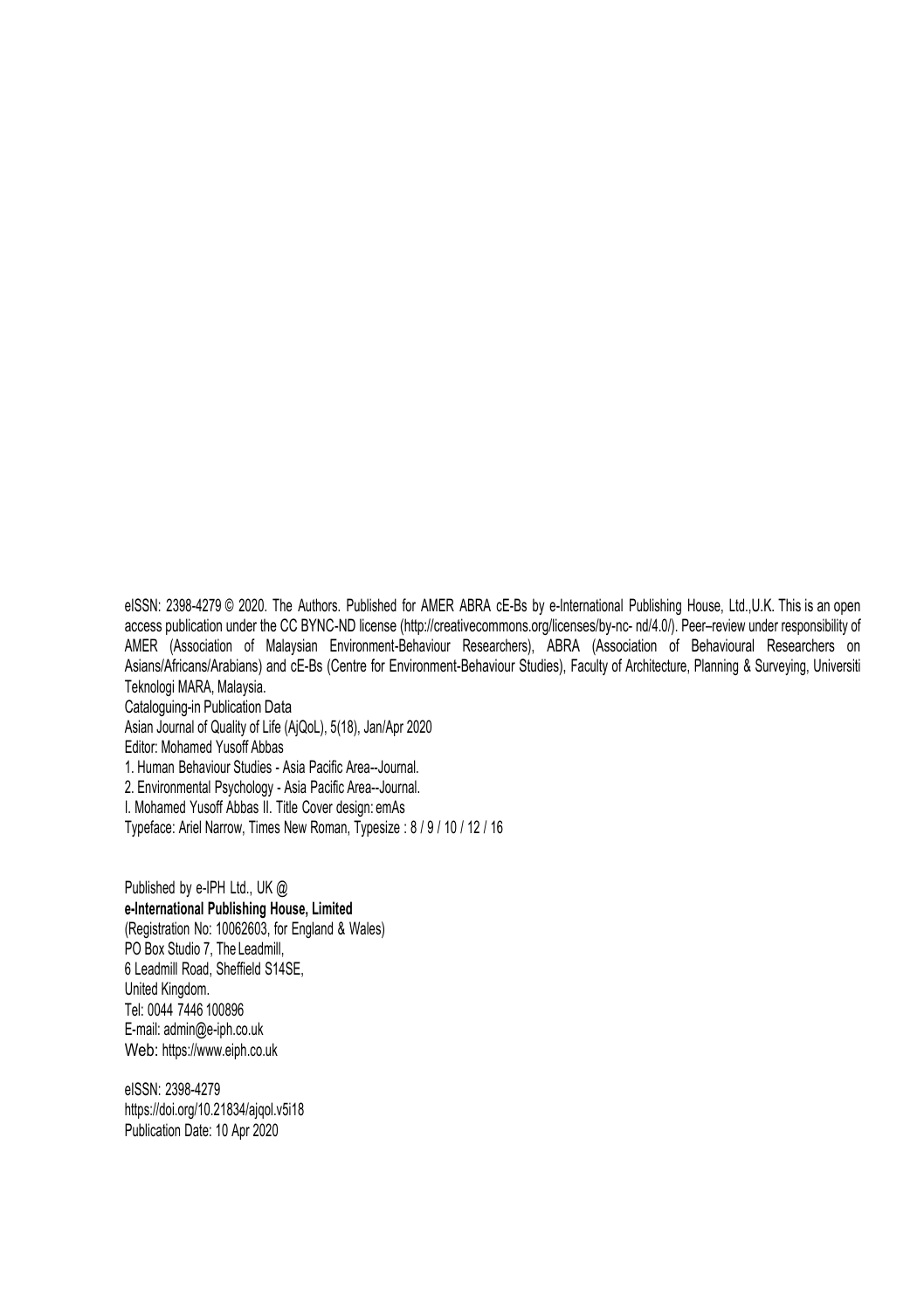*Asian Journal of Quality of Life (AjQoL), 5(18), Jan/Apr 2020*

#### **Disclaimer:**

Any opinion expressed in the articles are those of the authors and do not reflect that of the Association of MalaysianEnvironment-Behaviour Researchers (AMER), the Association of Behavioural Researchers on Asians (ABRA), and the Centre for Environment-Behaviour Studies (cE-Bs), Faculty of Architecture, Planning & Surveying, Universiti Teknologi MARA, Malaysia.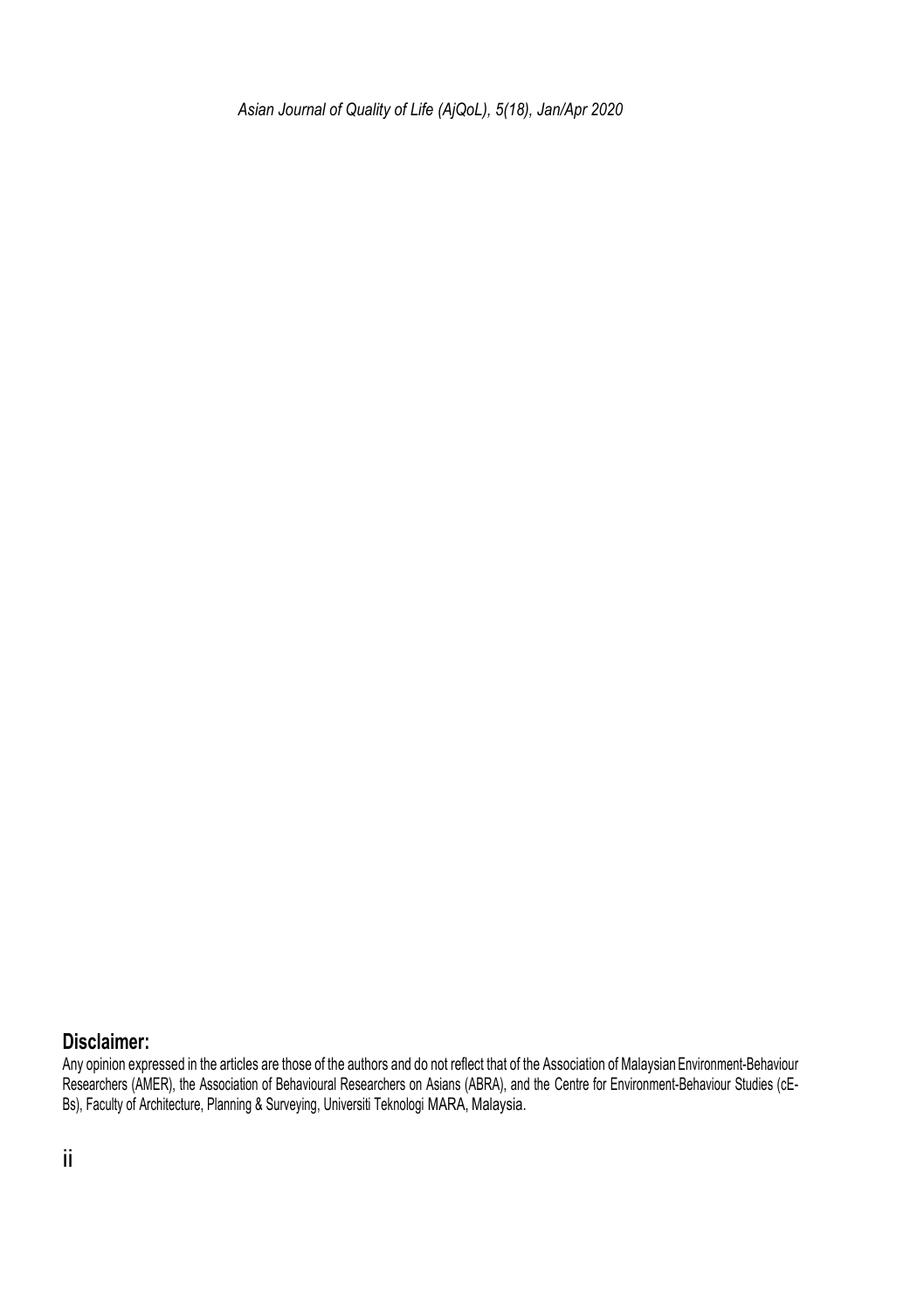# **About**

## **Focus and Scope**

The Asian Journal of Quality of Life (AjQoL), publishes double-blind peer-review, original multi-disciplinary social science research articles on Quality of Life in relation to human behaviour affecting the Asian communities living in both the Asian and non-Asian countries.

## **Open Access Policy**

The *AjQoL* is an international multidisciplinary Open Access Journal which adheres to the BOAI definition of open access: that users have the right to 'read, download, copy, distribute, print,search, or link to the full texts of these articles'.

## **Peer Review Process**

Articles to be published are double-blind peer-reviewed within three weeks by the Editorial Board Members. The assessments are based on seven criteria as follows: -

- 1. Topic Relevancy; Research background; Clarity of Aim and Objectives.
- 2. Literature Review Relation of research to previous studies; Issues derived from most up-to- date literature.
- 3. Methodology Detailed clear description; Procedures justified; Limitations acknowledged.
- 4. Findings Clearly described; Relevant findings highlighted.
- 5. Analysis & Discussion- Relevant findings discussed in relation to theories /issues/objectives/ literature; Considerations of implications beyond the confines of the research.
- 6. Conclusions & Recommendations Retrospective evaluation of research & Contributions;

7. Recommendations for improving the situation; Identification of new directions for further research

Overall - Standard of English Language (Score to be above 90%) and Similarity Index (Plagiarism) to be less than 30%, based on [Grammarly; C](https://www.grammarly.com/)larity of illustrations; APA style of referencing.

## **Responsibility of Peer Review**

The double-blind peer–review process is under the responsibility of AMER (Association of Malaysian Environment-Behaviour Researchers), ABRA (Association of Behavioural Researchers on Asians) and cE-Bs (Centre for Environment-Behaviour Studies), Faculty of Architecture, Planning & Surveying, Universiti Teknologi MARA, Malaysia.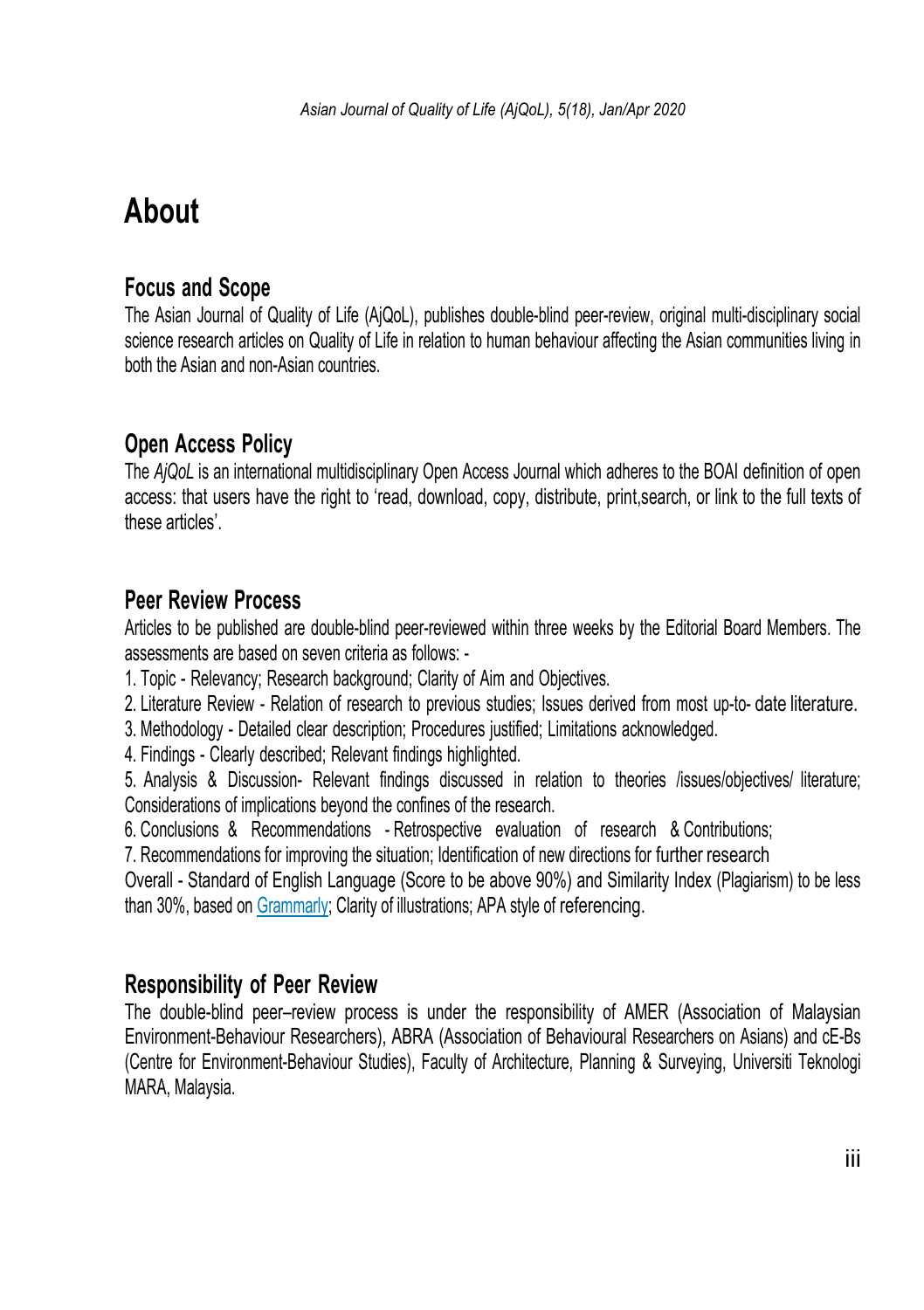### **Publication Frequency**

Beginning 2019 the *AjBes* is published three times a year (Jan/Apr, May/Aug, Sep/Dec) excluding Special **Issues** 

## **Copyright & Creative Commons Licence**

eISSN: 2398-4295 © Year. The Authors. Published for AMER ABRA by e-International Publishing House, Ltd., UK. This is an open access article under the CC BY-NC-ND license [\(http://creativecommons.org/licenses/by-nc](http://creativecommons.org/licenses/by-nc-nd/4.0/))[nd/4.0/\). T](http://creativecommons.org/licenses/by-nc-nd/4.0/))he authors hold the copyright without restrictions and also retain publishing rights without restrictions.

## **Journal History**

The maiden issue was published in May 2016

## **Indexing**

The *AjQoL* is currently indexed in the *ScienceOpen*.

## **Sponsors**

This *AjQoL* is sponsored by the Association of Malaysian Environment-Behaviour Reseachers (AMER).

## **Further Information**

For more information about publication ethics, guidelines, copyright, article submission, archived and current issues, please visit *[AjQoL](http://ajqol.e-iph.co.uk/index.php/ajqol/issue/archive)*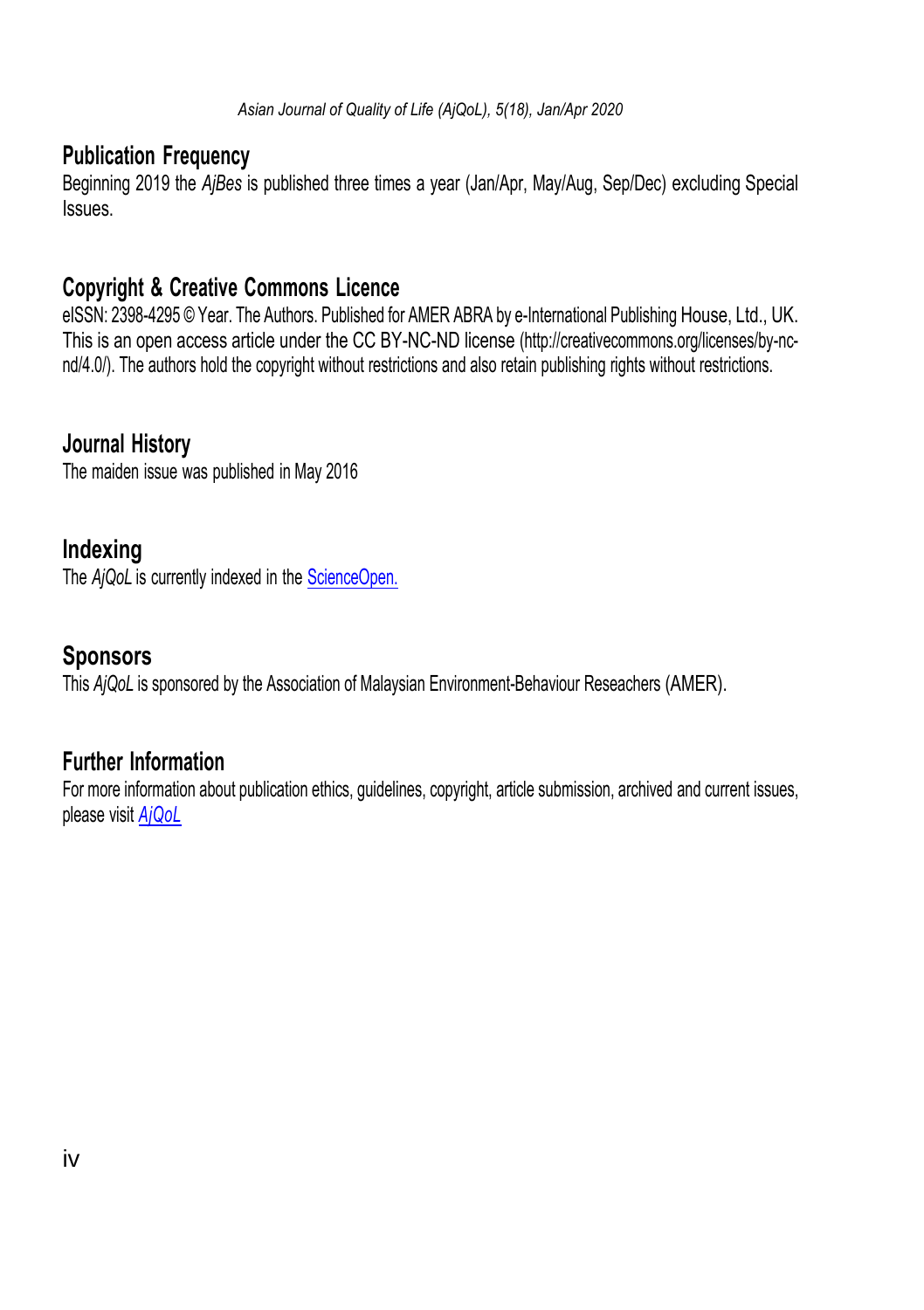## **Editorial Team**

#### **EDITOR-IN-CHIEF Prof. Dr. Mohamed Yusoff Abbas**

Association of Malaysian Environment-Behaviour Researchers (AMER). Association of Behavioural Researchers on Asians / Africans / Arabians (ABRA). Centre for Environment-Behaviour Studies (cE-Bs), Faculty of Architecture, Planning & Surveying, Universiti Teknologi MARA, Malaysia. *myusoff801@uitm.edu.my*

#### **EDITORIAL (Advisory & Review) BOARD**

#### **Asst. Prof., Dr. Abdulbasit A. Almhafdy**

Quality Unit Coordinator, College of Architecture and Planning, Qassim University, Qassim, Saudi Arabia *A.ALMHAFDY@qu.edu.sa*

#### **Prof. Dr. Fatima-Zohra Iflahen**

Cadi Ayyad University of Marrakech, Morocco *f.iflahen@uca.ma***Assoc.** 

#### **Prof., Dr. Hazlina Hamdan**

Universiti Teknologi MARA, Malaysia *hazlina2020@yahoo.com*

**Asst. Prof., Ar., Dr., Jin-Yung Wu** National Taiwan University, Taipei, Taiwan *jinyungwu@gmail.com*

#### **Dr. Mei Lim**

University of South Australia, Australia *Mei.Lim@unisa.edu.au*

#### **Dr Noraziah Abu Bakar**

Faculty of Law, Universiti Teknologi MARA, Malaysia noraziah@uitm.edu.my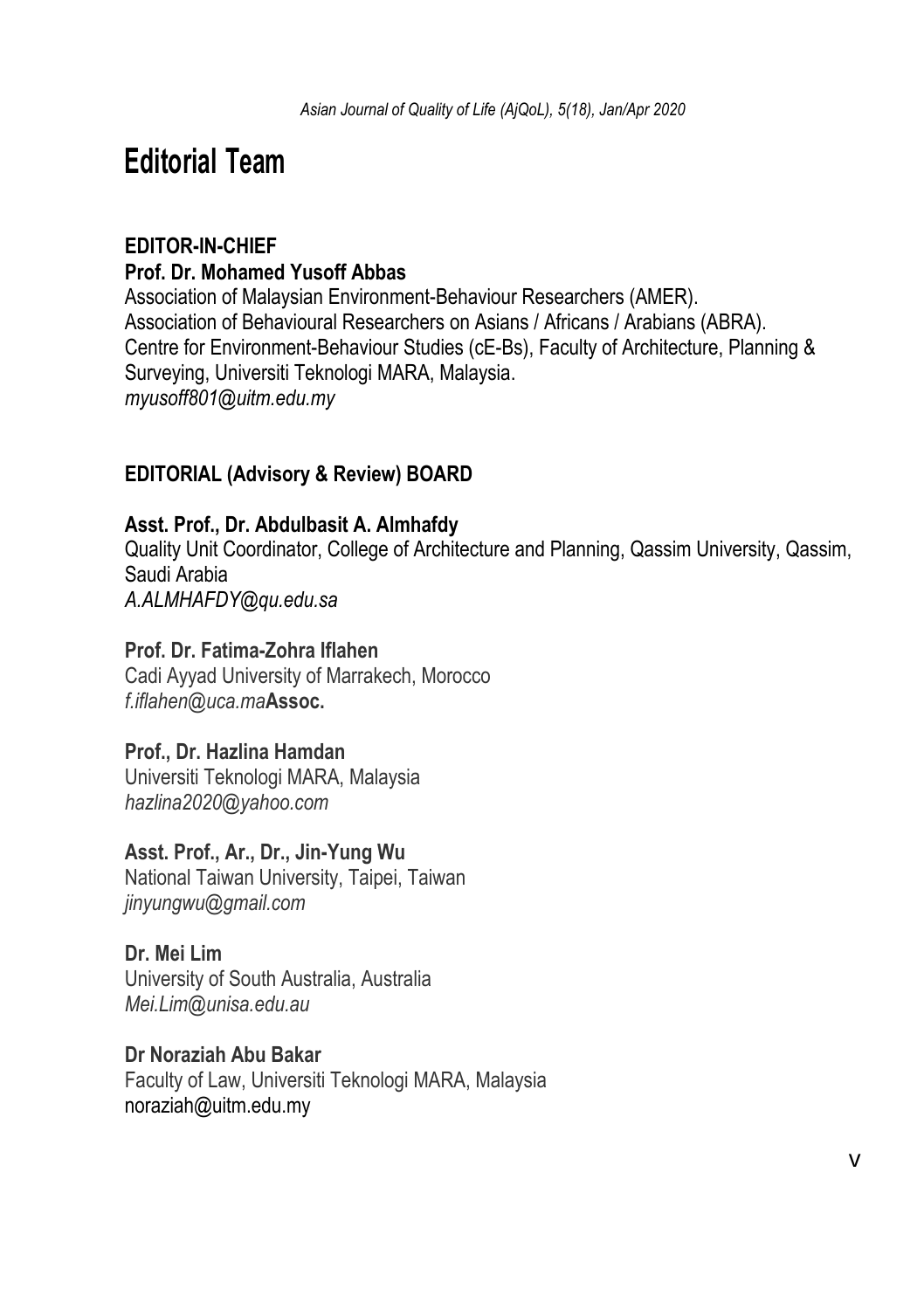#### **Dr. Norazlina Abdul Aziz**

Faculty of Law, Universiti Teknologi MARA, Malaysia *noraz397@uitm.edu.my*

#### **Assoc. Prof., Dr. Prabu Wardono**

Institut Teknologi Bandung, Bandung, Indonesia *pwardono@yahoo.com*

#### **Prof., Arct., Dr. Ranjith Dayaratne**

Department of Architecture and Interior Design, University of Bahrain, Bahrain *ranjith.dayaratne@gmail.com*

#### **Prof. Ts. Dr. Rugayah Gy Hashim**

Head of the Research and Innovation Division, Universiti Teknologi MARA, Cawangan Selangor (UCS), Malaysia. *gy@uitm.edu.my*

#### **Assoc. Prof., Dr. Salmi Razali, MD. MMed(Psych)**

Department of Psychiatry, Faculty of Medicine, Universiti Teknologi MARA (UiTM), Selangor Campus, Malaysia. *drsalmi@uitm.edu.my*

#### **Dr. Sharona Ghorbani**

Head of Architecture and Design Studies & International Researcher, Parseh Higher Education Institute, Iran *scharona@gmail.com*

#### **Assoc. Prof., Dr. Sitthiporn Piromruen**

Silpakorn University, Bangkok, Thailand *sitthip128@yahoo.com*

#### **Dr Tengku Nazatul Shima Tengku Paris**

Universiti Teknologi MARA Pahang, Malaysia *tnshima@uitm.edu.my*

## **Prof. Dr. Uday Jain**

Mahila Chetna Manch, Shivaji, Nagar, Bhopal, India *jainuday1941@gmail.com*

vi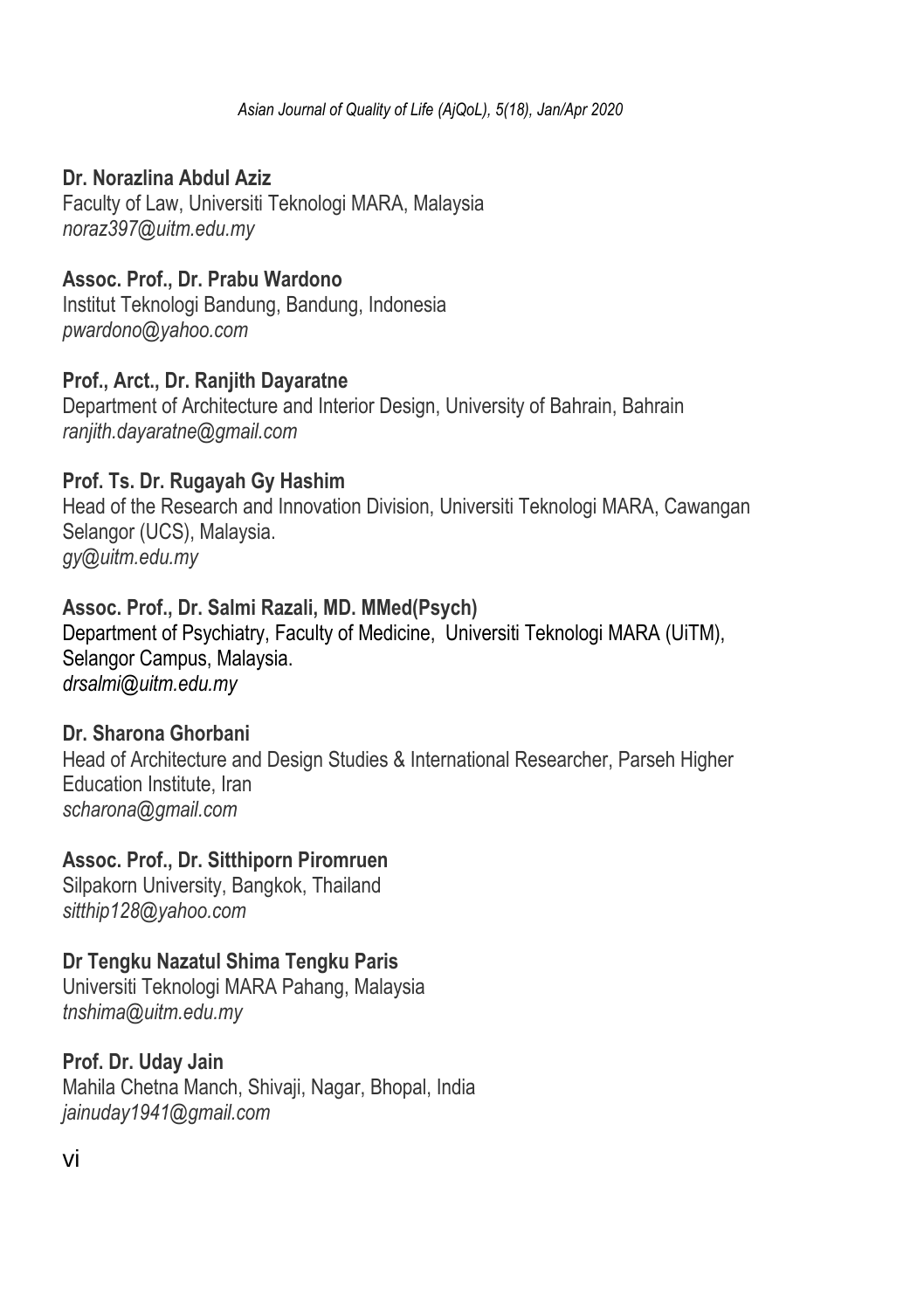#### **Prof. Dr. Wannasilpa Peerapun**

Chulalongkorn University, Thailand *Wannasilpa.P@chula.ac.th*

## **Assoc. Prof., Dr. Zehra Öngül**

Eastern Mediterranean University, Famagusta, Turkey *zehra.ongul@emu.edu.tr*